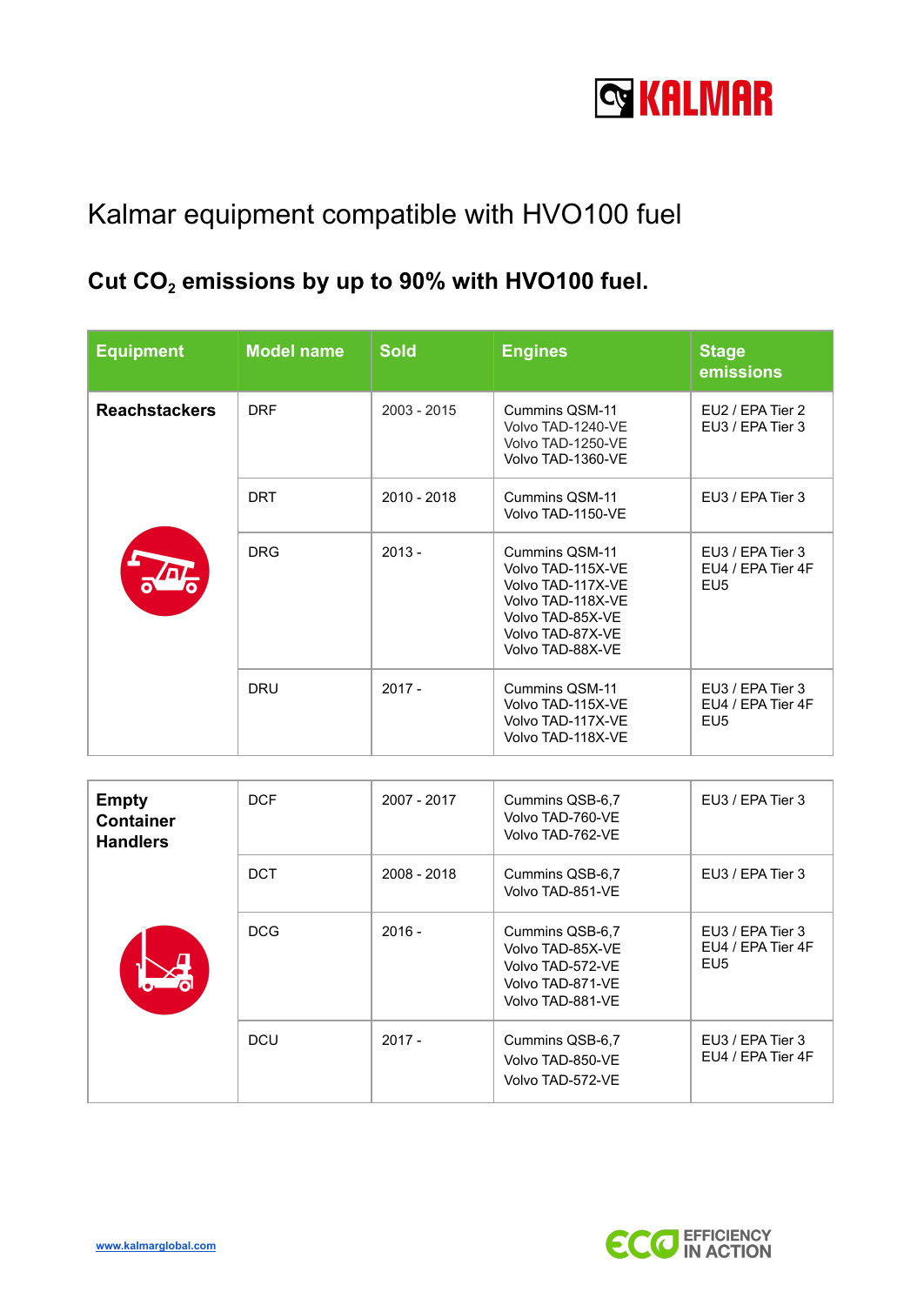

| <b>Equipment</b>             | <b>Model name</b>                            | <b>Sold</b>                               | <b>Engines</b>                                                                                           | <b>Stage</b><br>emissions                                                                            |
|------------------------------|----------------------------------------------|-------------------------------------------|----------------------------------------------------------------------------------------------------------|------------------------------------------------------------------------------------------------------|
| <b>Forklifts</b><br>(Diesel) | <b>DCG 50-90</b>                             | 20XX - 2022                               | AGCO 44 (77 - 85 kW)                                                                                     | EU4 / EPA Tier 4F                                                                                    |
|                              | DCG 90-180<br><b>DCG 70-35E</b>              |                                           | Volvo TAD-55X/85X-VE<br>Volvo TAD-57X/87X-VE<br>Volvo TAD-58X/88X-VE                                     | EU3A / EPA Tier 3<br>EU4 / EPA Tier 4F<br>EU5 / EPA Tier 4F                                          |
|                              | <b>DCG 100T-180T</b><br><b>DCG 70-35ET</b>   |                                           | Cummins QSB4.5 + QSB6.7<br>Cummins $B4.5 + B6.7$                                                         | EU3A / EPA Tier 3<br>EU5 / EPA Tier 4F                                                               |
|                              | DCG 180-330<br>DCG 380-540                   | 20XX - 2022                               | Volvo TAD-85X/115X-VE<br>Volvo TAD-87X/117X-VE<br>Volvo TAD-88X/118X-VE                                  | EU3A / EPA Tier 3<br>EU4 / EPA Tier 4F<br>EU5 / EPA Tier 4F                                          |
|                              | DCG 400-410 GS<br>DCG 600-720                |                                           | Cummins QSB6.7<br>Cummins B6.7<br>Cummins QSM11                                                          | EU3A / EPA Tier 3<br>EU5 / EPA Tier 4F<br>EU3A / EPA Tier 3                                          |
|                              | DCF 50-90                                    | 20XX - 2014                               | AGCO 44 (77 - 85 kW)                                                                                     | EU4 / EPA Tier 4F                                                                                    |
|                              | DCF 90-180<br><b>DCF 70-35E</b>              | 20XX - 2012                               | Volvo TAD-620/720-VE<br><b>Volvo TAD-650/750-VE</b><br>Volvo TAD-660/760-VE<br>Cummins QSB6.7            | EU3A / EPA Tier 3<br>EU3A / EPA Tier 3<br>EU3B / EPA Tier 4i<br>EU3A / EPA Tier 3                    |
|                              | DCF 180-330<br>DCF 370-520<br>DCF 360-410 CS | 20XX - 2015<br>20XX - 2020<br>20XX - 2020 | Volvo TAD-720-VE<br>Volvo TAD-750-VE<br>Volvo TAD-760-VE<br>Cummins QSB6.7                               | EU3A / EPA Tier 3<br>EU3A / EPA Tier 3<br>EU3B / EPA Tier 4i<br>EU3A / EPA Tier 3                    |
|                              |                                              |                                           | Volvo TWD-1240-VE<br>Volvo TWD-1250-VE<br>Volvo TAD-1350-VE<br>Volvo TAD-1360-VE<br><b>Cummins QSM11</b> | EU2 / EPA Tier 2<br>EU3A / EPA Tier 3<br>EU3A / EPA Tier 3<br>EU3B / EPA Tier 4i<br>EU3 / EPA Tier 3 |

| <b>Terminal</b><br><b>Tractors</b> | OT <sub>2</sub><br>KT <sub>2</sub> | $2014 -$<br>$2016 -$ | Cummins QSB6.7<br>Cummins QSB6.7                                                    | EU Stage 3A / EU5<br>/ EPA Tier 4F<br>EU Stage 3A / 5 |
|------------------------------------|------------------------------------|----------------------|-------------------------------------------------------------------------------------|-------------------------------------------------------|
| (Diesel)<br>$\bullet$              | TL <sub>2</sub><br>TT/TR/TRL618i   | $2018 -$<br>$2006 -$ | Cummins QSB6.7<br>Cummins QSB6.7                                                    | EU Stage 3A<br>EU Stage 3A / 5                        |
|                                    |                                    |                      | * Any earlier model with Cummins B<br>series & Volvo TAD Series engines<br>approved |                                                       |